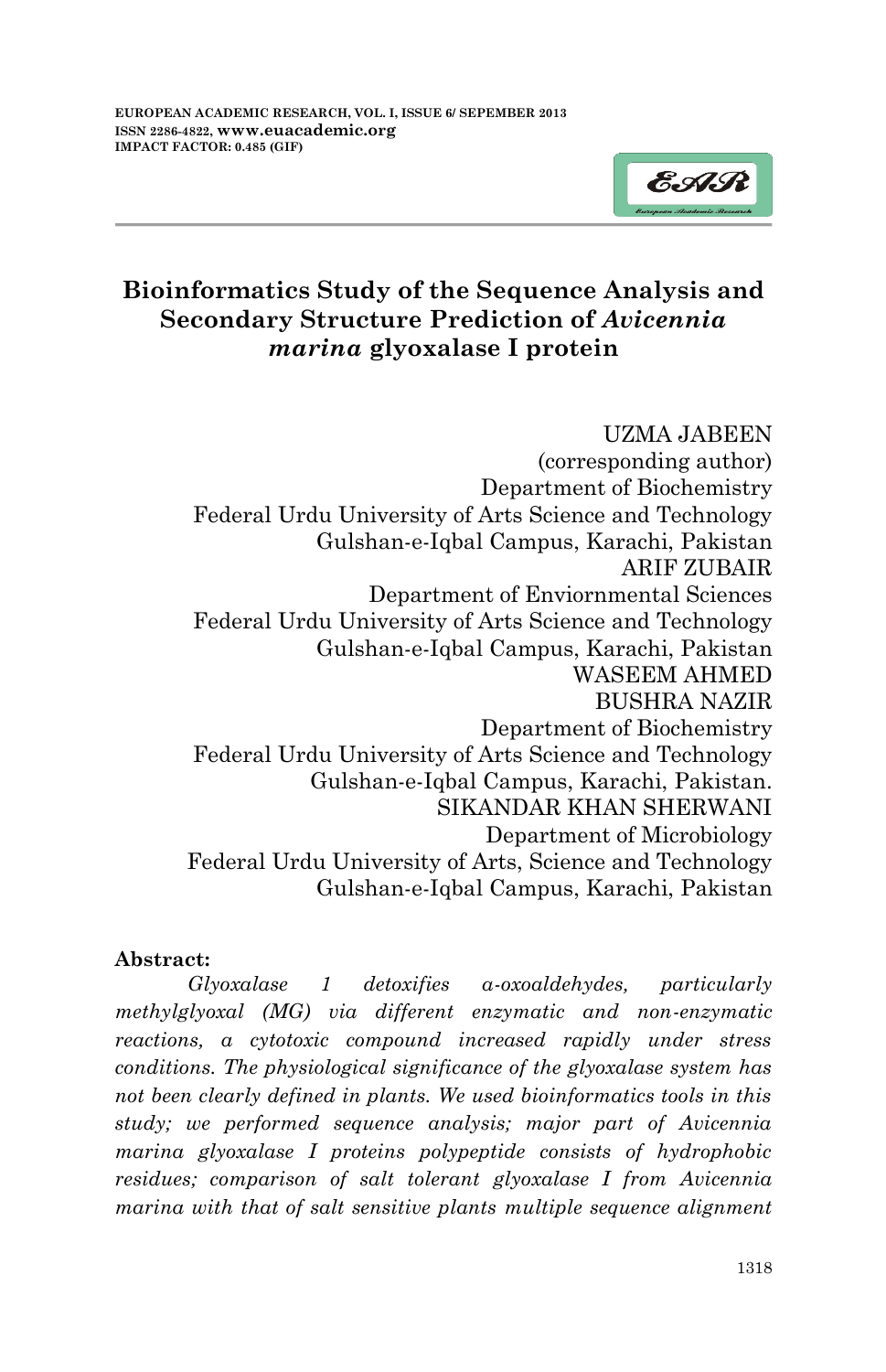*has shown that the catalytic residues Glu168, His122, Gln28 and Glu102 are highly conserved. Prediction of secondary structures have shown that glyoxalase I salt stress plant family consists of higher percentage of α-helix structure as compared to salt sensitive plant glyoxalase family. Prediction of Avicennia marina glyoxalase I secondary structures, consists of α-helix is 67.4%, β-sheet is 54.9%.*

**Key words**: Secondary Structure Prediction, sequence Alignment, Glyoxalase, Salt Stress, Salt Sensitive , *Avicennia marina*.

## **Introduction**

Salt tolerant plant either prevent the absorption of sodium or chloride ions by roots and leaves or tolerate the collection of sodium or chloride ions in its tissue (Bezona et al. 2001). Salt tolerance is a complex feature involving responses to cellular osmotic and ionic stresses and their consequent secondary stresses (e.g. oxidative stress) and whole plant coordination. *Avicennia marina* (Forssk.) Vierh belongs to grey mangrove and widely distributed along tropical and subtropical coastlines (Kathiresan & Bingham 2001). Salt tolerant proteins are synthesized in response to salinity and the sequence of thes proteins are found to be highly conserved (Prashant et al. 2010). Many salt tolerant proteins such as glyoxalase, there role, activities and location were reported in salt tolerant plants like *Solanum lycopersicum*, *Brassica juncea* and *Arabidopsis thaliana*. Glyoxalase I has been shown to be up-regulated in plants in response to environmental stresses (Veena & Sopory 1999; Martins *et al.* 2001; Singla-Pareek *et al.* 2003). Glyoxalase 1 detoxifies α-oxoaldehydes, particularly methylglyoxal (MG) (Thornalley 1990, 1993, 2003; Mannervik 2008). The physiological significance of the glyoxalase system has not been clearly defined in plants; however, this system has been often regarded as a "marker for cell growth and division" (Paulus et al. 1993). The ubiquitous nature and high expression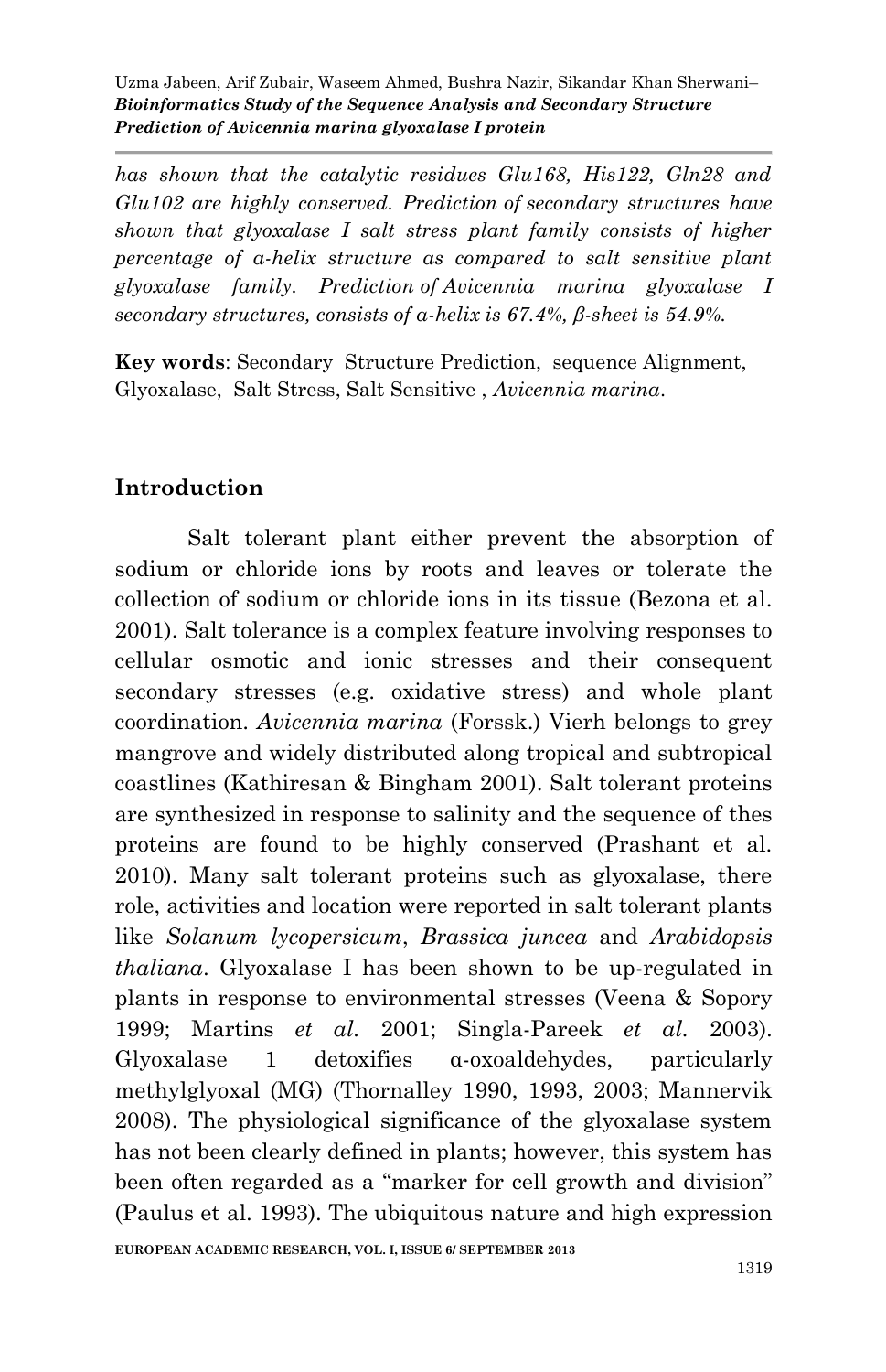of glyoxalase I in metabolically active cells/tissues, such as meristematic, newly dividing cells, or cells undergoing stress, indicate the fundamental importance of this system in plants. *Brassica juncea* glyoxalase I protein sequence revealed one serine and four threonine phosphorylation sites and two Nmyristoylation sites. Over-expression of the *Brassica juncea* glyoxalase I in a tobacco transgenic line showed a significant increase in tolerance compared to wild-type plants when treated with methyglyoxal and sodium chloride (Veena & Sopory 1999). In addition, over-expression of either glyoxalase I or II in tobacco plants showed higher tolerance to salt and methyglyoxal than untransformed control plants (Singla-Pareek *et al.* 2003). Interestingly, when both glyoxalase I and II are over-expressed in the same plant, they act synergistically, increasing tolerance levels above that of the individual genes (Singla-Pareek *et al.* 2003). It is speculated that glyoxalase I is up-regulated in plants that are exposed to salt stress because glycolytic activity increases due to an increased in demand for ATP (Veena & Sopory 1999). Bioinformatics is the multidisciplinary and revolutionary field that uses mathematical, statistical and computing methods to solve complex biological problems. A first step toward predicting the structure of a protein is to determine its secondary structure. The prediction of secondary structure from sequence is a fundamental and important component in the analytical study of protein structure and functions. In the present study, we analyzed the primary sequences of glyoxalase from unknown structure of various species. Sequence analysis was performed by aligning the amino acid sequences of salt-tolerant and saltsensitive plant species and conserved and non conserved amino acid residues were analyzed. *Avicennia marina* glyoxalase I proteins as well as salt sensitive and salt tolerant plant glyoxalase I proteins amino acid sequence were also used for prediction of secondary structures.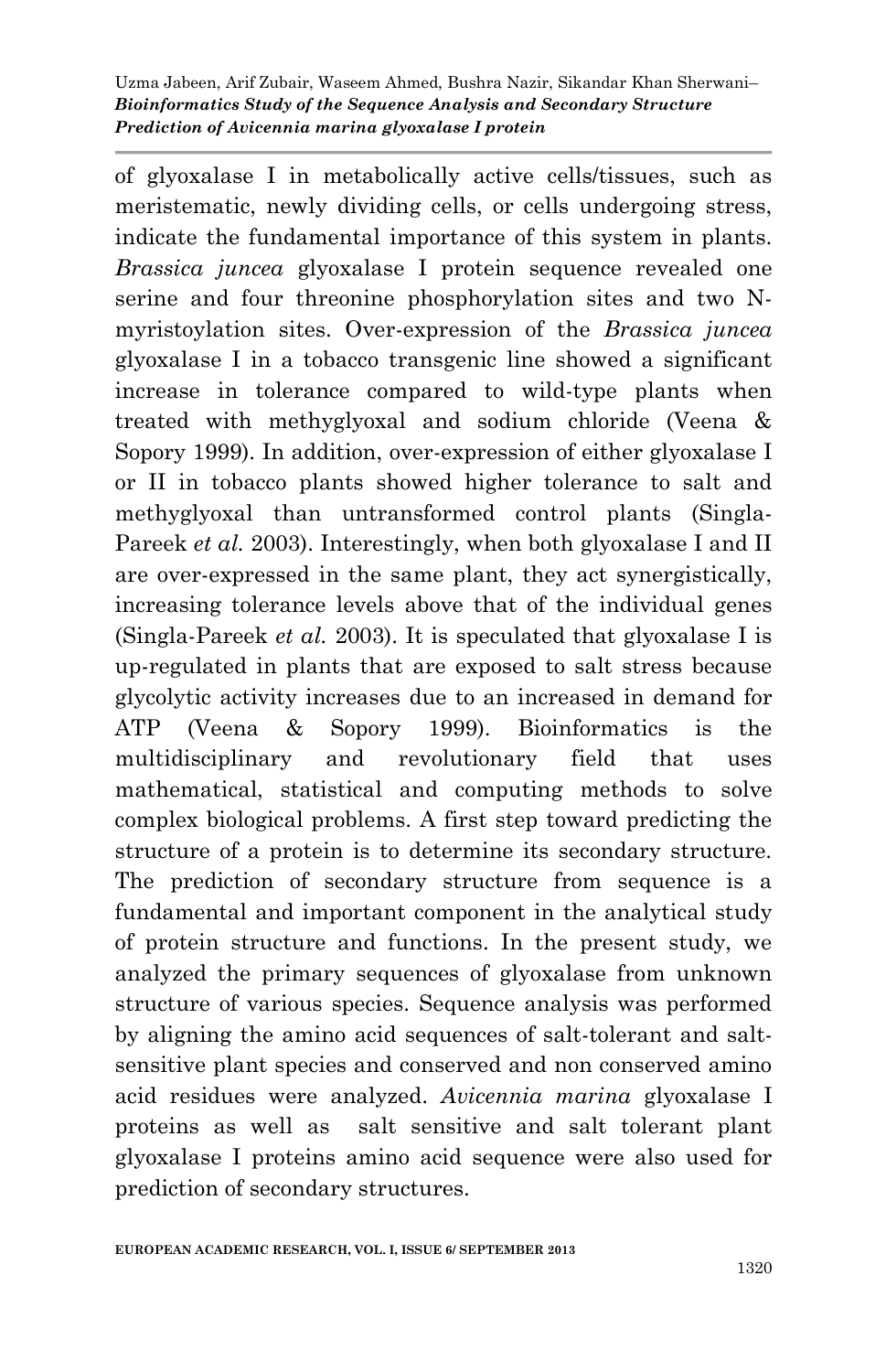## **Methods**

# **Sequence Analysis**

Primary amino acid sequence of *Avicennia marina*  glyoxalase I protein (A7LKM8\_AVIMR) consists of 184 amino acid was retrieved from UniProt database (Bairoch et al. 2005). Sequence identity searches were performed using BLAST server (Altschul et al. 2001) against non-redundant (nr) database using default parameters.

# **Multiple sequence alignment and phylogenetic analysis**

Primary amino acid sequences of *Avicennia marina* glyoxalase I protein as well as that of salt stress and salt sensitive plants were retrieved from UniProt database (Bairoch et al., 2005). Multiple sequence alignment was performed by CLUSTAL X (Thompson et al. 1997). Sequences of salt sensitive and salt tolerant plant glyoxalase I proteins were used for constructing phylogenetic tree (Felsenstein 1989; Howe et al. 2002). Phylogenetic analysis based on Neighbor-Joining (NJ) method was performed for reconstructing phylogenetic tree from evolutionary distance data by using Drawgram program and Drawtree of PHYLIP tree package version 3.67.

# **Protein secondary structure prediction**

*Avicennia marina* glyoxalase I proteins as well as salt sensitive and salt tolerant plant glyoxalase I proteins amino acid sequence were also used for prediction of secondary structures by using Chou-Fasman algorithm (Hang Chen et al. 2006), (http://www.biogem.org). The Chou–Fasman process based on analyses of the relative frequencies of each amino acid in alpha helices, beta sheets, and turns based on known protein structures solved by X-ray crystallography.

# **Results and Discussion**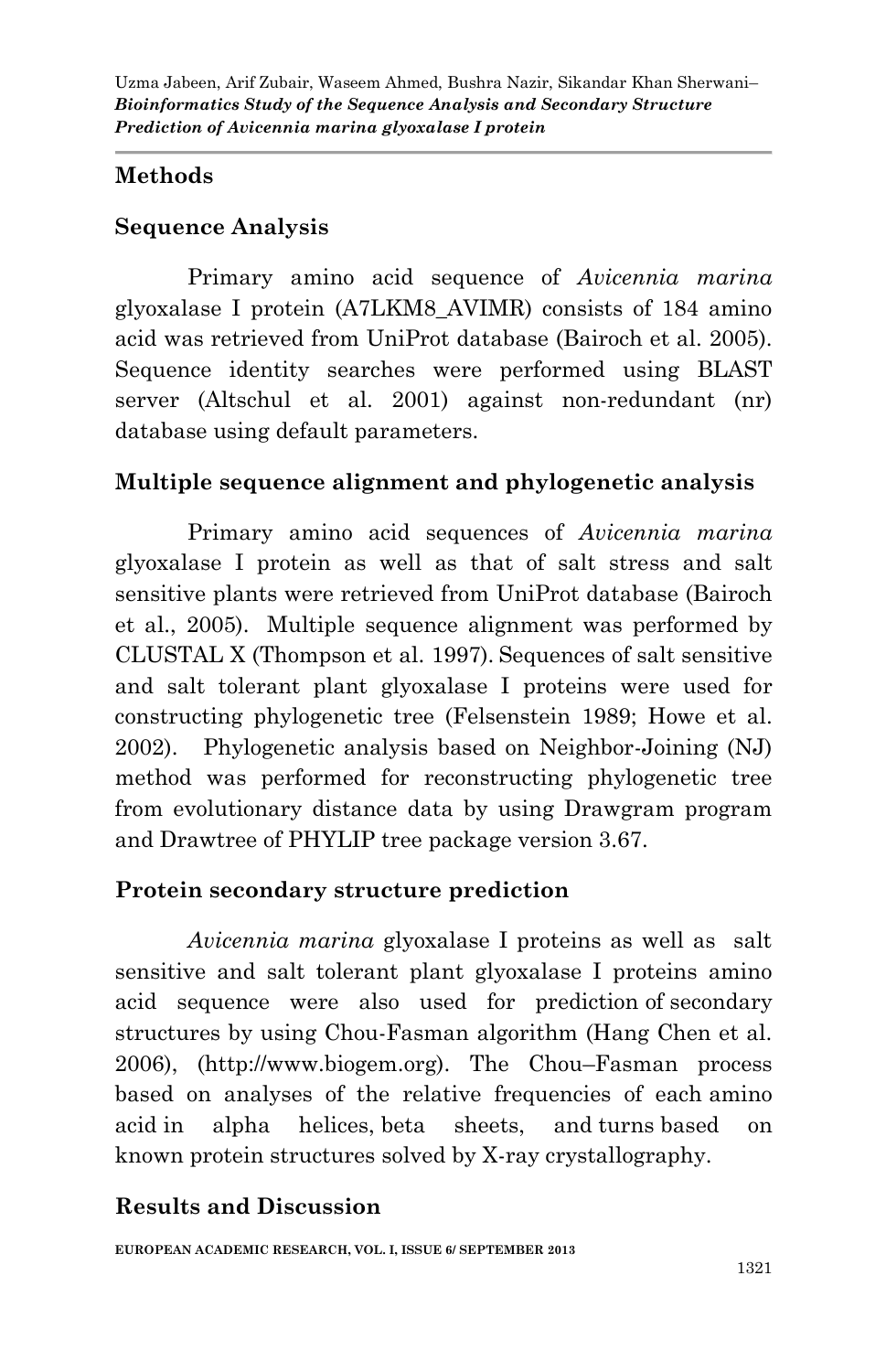# **Sequence Analysis and Comparison of salt tolerant and salt sensitive glyoxalase**

Sequence analysis of *Avicennia marina* glyoxalase I (Q9AXH1\_AVIMR) has shown that the major part of this polypeptide consists of hydrophobic residues. A *BLASTP alignment* search against non-redundant (nr) database (Altschul et al. 1997) has shown significant sequence similarities with other proteins. The amino acid composition of *Avicennia marina* glyoxalase I retrieved from ProtParam (Gasteiger et al. 2005) predicted that protein sequence contains 32.7% non polar residues (a major contribution in the non-polar residue pool), 18.5% of polar uncharged residues (0.5% cysteine), 15.7% negatively charged acidic residues, and 14.6% positively charged basic residues; 11.4% aromatic residues are found in the sequence. Furthermore, the multiple sequence alignment of *Avicennia marina* glyoxalase I has shown the major conserved region of the plant glyoxalase I family. Multiple sequence alignment has shown that the catalytic residues Glu168, His122, Gln28 and Glu102 are highly conserved in the family of salt sensitive *Cicer arietinum* (chickpea) (LGUL\_CICAR) and Glycine max (soybean) (LGUL\_SOYBN) (Skipsey et al. 2000) and salt stress *Solanum lycopersicum* (Lycopersicon esculentum) (LGUL\_SOLLC) (Espartero et al., 1995), *Brassica juncea* (LGUL\_BRAJU) and *Arabidopsis thaliana* (thale cress) (LGUL\_ARATH) (Yamada et al. 2003; Theologis et al. 2000) glyoxalase. At position 181 Asp is present in *Avicennia marina* glyoxalase 1 while in most of glyoxalase family proteins Gly/Thr, , is present at this positions in salt sensitive and Asn/Ser is present at this positions in salt stress; this residue is involved in hydrogen bonding interactions with methyl-gerfelin inhibitor.

# **Phylogenetic analysis**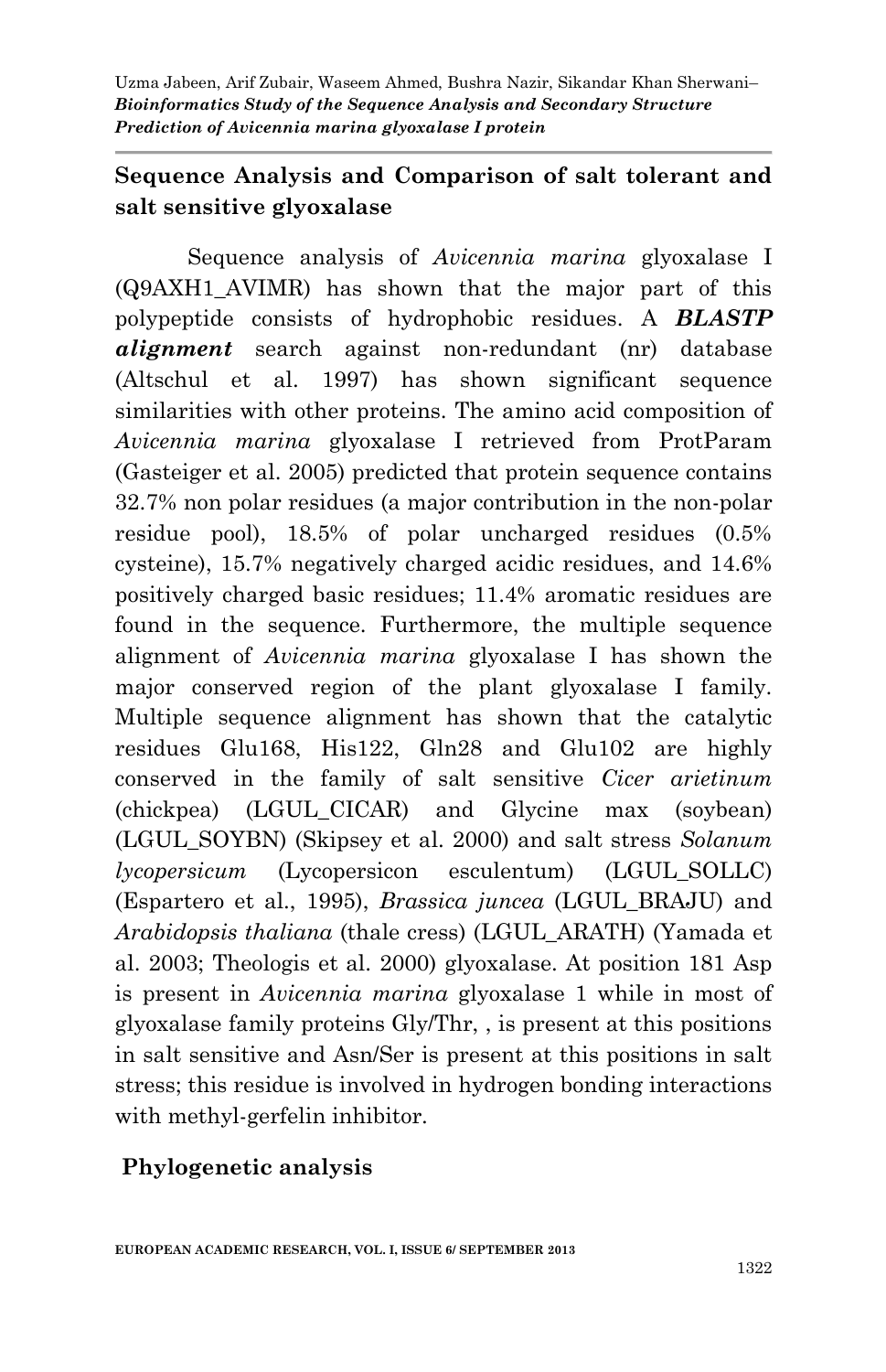*Avicennia marina* (Q9AXH1\_AVIMR) glyoxalase I sequence was compared with glyoxalase of two salt sensitive plant species *Cicer arietinum* (chickpea) (LGUL\_CICAR) and *Glycine max* (soybean) (LGUL\_SOYBN) (Skipsey et al. 2000) and glyoxalase of salt stress plant species *Solanum lycopersicum* (Lycopersicon esculentum) (LGUL\_SOLLC) (Espartero et al., 1995), *Brassica juncea* (LGUL\_BRAJU) and *Arabidopsis thaliana* (thale cress) (LGUL\_ARATH) (Yamada et al., 2003; Theologis et al. 2000) by the Phylip tree that read the aligned sequences in Clustal-format. On cladogram of gyloxalase of salt tolerant species, two distinct clusters are formed and the homologies between related species was observed. The sequence of *Avicennia marina* (Q9AXH1\_AVIMR) glyoxalase I is closely related to glyoxalase of salt tolerant *Solanum lycopersicum* (Lycopersicon esculentum) (LGUL\_SOLLC) (Espartero et al., 1995). On cladogram with gyloxalase of salt sensitive species, *Avicennia marina* (Q9AXH1\_AVIMR) glyoxalase I was found in separate clade.

# **Secondary Structure Prediction**

The secondary structure prediction of *Avicennia marina* glyoxalase I protein is done by Chou–Fasman method. Glyoxalase I consists of 184 amino acids. *Avicennia marina* (Q9AXH1\_AVIMR) glyoxalase I have content of α-helix is 67.4%, β-sheet is 54.9% and turns 14.7% (as shown in fig). The secondary structure prediction of salt sensitive and salt tolerant species is also done by using Chou–Fasman process as shown in table and figure. Salt sensitive plant consists of higher percentage of β-sheet structure as compared to salt stress plant glyoxalase family. Furthermore salt stress glyoxalase family; *Solanum lycopersicum* (Lycopersicon esculentum) (LGUL\_SOLLC) (Espartero et al. 1995), *Brassica juncea* (LGUL\_BRAJU) and *Arabidopsis thaliana* (thale cress)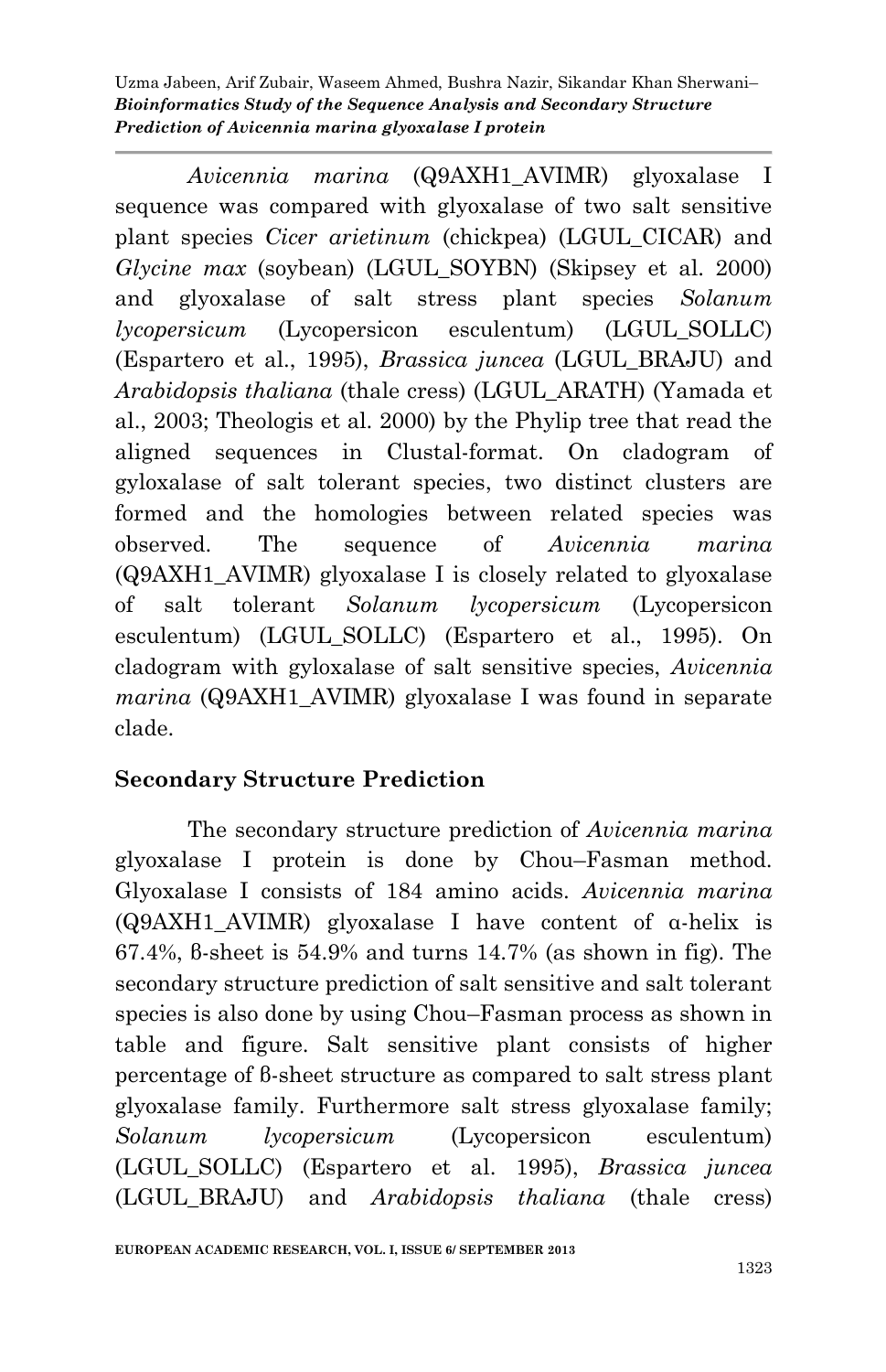(LGUL\_ARATH) (Yamada et al., 2003; Theologis et al. 2000) consists of higher percentage of α-helix as compared to salt sensitive glyoxalase family; *Cicer arietinum* (chickpea) (LGUL\_CICAR) and *Glycine max* (soybean) (LGUL\_SOYBN) (Skipsey et al. 2000)

## **Conclusion:**

Glyoxalase I enzyme has been found in yeast, protozoa, animals, humans and, plants. The glyoxalase system plays an important role in various physiological processes in plants, including salt stress tolerance (Wu et al. 2013). Although its ubiquitous presence, the precise role of glyoxalase I has not been well studied in plants. The present study outlines the structural and functional aspects of glyoxalase which may further assist in understanding their roles in resistance to salt stress**.**

CLUSTAL 2.1 multiple sequence alignment

| LGUL CICAR<br>LGUL SOYBN<br>Q9AXH1 AVIMR | MAASESKESPANNPGLHTTIDEATKGYFMQQTMFRIKDPKVSLDFYSRVLGMSLLKRLDF<br>-MAAEPKESPSNNPGLHTTPDEATKGYIMQQTMFRIKDPKVSLDFYSRVLGMSLLKRLDF<br>---MASKESADNNPGLHTSLDEATKGYFLQQTMLRVKDPKVSLDFYSRIMGMSLLKRLDF              |
|------------------------------------------|-----------------------------------------------------------------------------------------------------------------------------------------------------------------------------------------------------------|
| LGUL CICAR<br>LGUL SOYBN                 | PEMKFSLYFMGYEDTTEAPSNPVDRTVWTFAQKATIELTHNWGTESDPEFKGYHNGNSDP<br>PEMKFSLYFMGYENTAEAPSNPIDKVVWTFSQKATIELTHNWGTESDPEFKGYHNGNSEP<br>Q9AXH1 AVIMR PEMKFSLYFLGYEDTSSAPSDPVERTSWTFGQKAVLELTHNWGTESDPEFKGYHNGNSDP |
| LGUL CICAR<br>LGUL SOYBN<br>Q9AXH1 AVIMR | RGFGHIGITVDDTYKACERFQNLGVEFVKKPDDGKMKGIAFIKDPDGYWIELFDRKTIGN<br>RGFGHIGVTVDDTYKACERFQNLGVEFVKKPEDGKMKGIAFIKDPDGYWIEIFDRKTIGN<br>RGFGHIGVTVDDVHKACERFESLGVEFVKKPRDGKIMDVAFIKDPDGYWIEIFDTRTIAK              |
| LGUL CICAR<br>LGUL SOYBN<br>Q9AXH1 AVIMR | VTEGNA-<br>VTQTAA-<br><b>STADAAV</b>                                                                                                                                                                      |

FIGURE 1. Multiple sequence alignment of member of the glyoxalase family belonging to salt sensitive plant species. Catalytic residues Glu168, His122, Gln28 and Glu102 in red color;  $* = \text{fully conserved residues}$ ; Total conserved region  $137$ ; : = strongly conserved; . = weakly conserved

CLUSTAL 2.1 multiple sequence alignment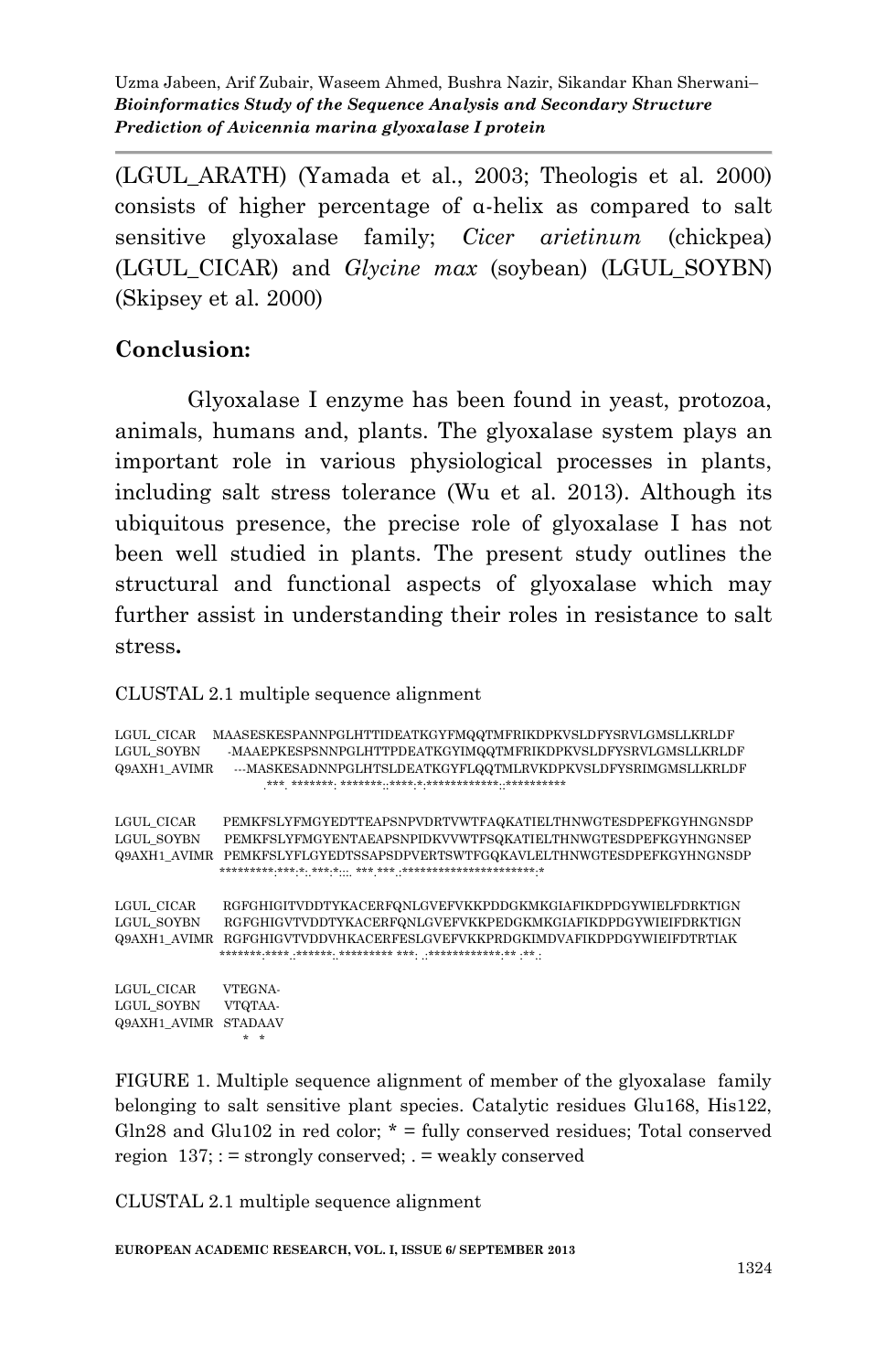| LGUL BRAJU<br>LGUL ARATH<br>Q9AXH1 AVIMR<br>LGUL SOLLC | MASKESADNNPGLHTSLDEATKGYFLQQTMLRVKDPKVSLDFYSRIMGMSLLKRLDFPEM<br><b>Service</b>                                                                                                                                                                               |
|--------------------------------------------------------|--------------------------------------------------------------------------------------------------------------------------------------------------------------------------------------------------------------------------------------------------------------|
| LGUL BRAJU<br>LGUL ARATH<br>Q9AXH1 AVIMR<br>LGUL SOLLC | KFSLYFLGYEDTSTAPTDPTERTVWTFGRPATIELTHNWGTESDPEFKGYHNGNSEPRGF<br>KFSLYFLGYEDTTTAPTDPTERTVWTFGQPATIELTHNWGTESDPEFKGYHNGNSEPRGF<br>KFSLYFLGYEDTSSAPSDPVERTSWTFGQKAVLELTHNWGTESDPEFKGYHNGNSDPRGF<br>KFSLYFMGYEDTASAPSDPVERTAWTFSQKSTLELTHNWGTESDPNFTGYHNGNSEPRGF |
| LGUL BRAJU<br>LGUL ARATH<br>Q9AXH1 AVIMR<br>LGUL SOLLC | GHIGVTVDDVHKACERFEQLGVEFVKKPHDGKMKNIAFIKDPDGYWIEIFDLKTIGTTAG<br>GHIGVTVDDVHKACERFEELGVEFAKKPNDGKMKNIAFIKDPDGYWIEIFDLKTIGTTTV<br>GHIGVTVDDVHKACERFESLGVEFVKKPRDGKIMDVAFIKDPDGYWIEIFDTRTIAKSTA<br>GHIGVTVDDVYKACERFESLGVEFVKKPLDGKMKGIAFIKDPDGYWIEIFDTKIIKDAAG |
| LGUL BRAJU<br>LGUL ARATH<br>Q9AXH1 AVIMR<br>LGUL SOLLC | NAA-<br>NAA-<br><b>DAAV</b><br>SAS-<br>$\star$ .                                                                                                                                                                                                             |

FIGURE 2. Multiple sequence alignment of member of the glyoxalase family belonging to salt stress glyoxalase plant species. Catalytic residues Glu168, His122, and Glu102 in red color; \* = fully conserved residues; Total conserved region  $92$ ; : = strongly conserved; . = weakly conserved

### **Cladogram**



**FIGURE 3. Phylogenetic tree of** *Avicennia marina* **glyoxalase protein with glyoxalase protein of salt tolerant plant species.**

### **Cladogram**

| -LGUL SOYBN   |
|---------------|
| -LGUL CICAR   |
|               |
| -Q9AXH1 AVIMR |

### **FIGURE 4. Phylogenetic tree of** *Avicennia marina* **glyoxalase protein with glyoxalase protein of salt sensitive plant species.**

Name of the sequence is *Q9AXH1\_AVIMR.* 

Sequence consists of 184 amino acids.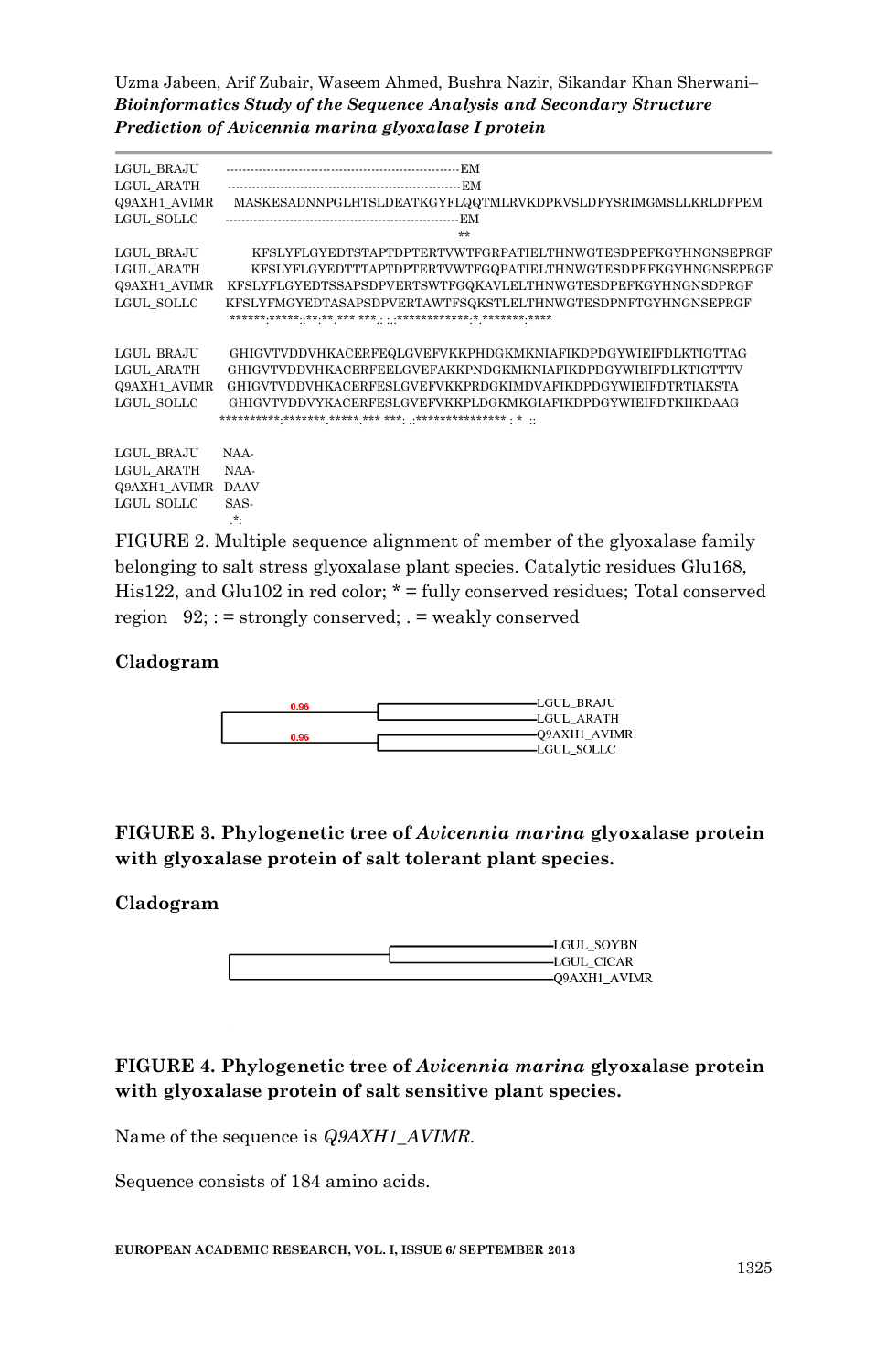### **Target Sequence:**

MASKESADNN PGLHTSLDEA TKGYFLQQTM LRVKDPKVSL DFYSRIMGMS LLKRLDFPEM KFSLYFLGYE DTSSAPSDPV ERTSWTFGQK AVLELTHNWG TESDPEFKGY HNGNSDPRGF GHIGVTVDDV HKACERFESL GVEFVKKPRD GKIMDVAFIK DPDGYWIEIF DTRTIAKSTA DAAV



#### **Secondary Structure:**

\* \* \* \* \* Query 1 MASKESADNNPGLHTSLDEATKGYFLQQTMLRVKDPKVSLDFYSRIMGMSLLKRLDFPEM 60 Helix 1 (a)  $\langle \dots \rangle$  (a)  $\langle \dots \rangle$  (a)  $\langle \dots \rangle$  (b)  $\langle \dots \rangle$  (community  $\langle \dots \rangle$  (b)  $\langle \dots \rangle$ Sheet 1 EEEE EEEEEEEEEEEE EEEEEEEEEEEEEEEEEEEEEEE 60 Turns 1 TT T T T T T TT 60 \* \* \* \* \* Query 61 KFSLYFLGYEDTSSAPSDPVERTSWTFGQKAVLELTHNWGTESDPEFKGYHNGNSDPRGF 120 Helix 61 120 Sheet 61 EEEEEEEE EEEEEEEEEEEEEEEEEEE E 120 Turns 61 Turns 61 T T T T T T T T T T T T T T 120 \* \* \* \* \* Query 121 GHIGVTVDDVHKACERFESLGVEFVKKPRDGKIMDVAFIKDPDGYWIEIFDTRTIAKSTA 180 Helix 121 <-------------------------------------> <-------------- 180 Sheet 121 EEEEEEEEEE EEEEEEEE EEEEEE EEEEEEEEEE 180 TT TT TT 180 Turns 121 Query 181 DAAV 184 Helix 181 --> 184 Sheet 181 184 Turns 181 184

Total Residues: H: 124 E: 101 T: 27 Percent: H: 67.4 E: 54.9 T: 14.7

### **FIGURE 5. Secondary structure prediction of** *Avicennia marina*  **(Q9AXH1\_AVIMR) glyoxalase protein.**

Name of the sequence is *LGUL\_CICAR.* 

Sequence consists of 186 amino acids.

#### **Target Sequence:**

MAASESKESP ANNPGLHTTI DEATKGYFMQ QTMFRIKDPK VSLDFYSRVL GMSLLKRLDF PEMKFSLYFM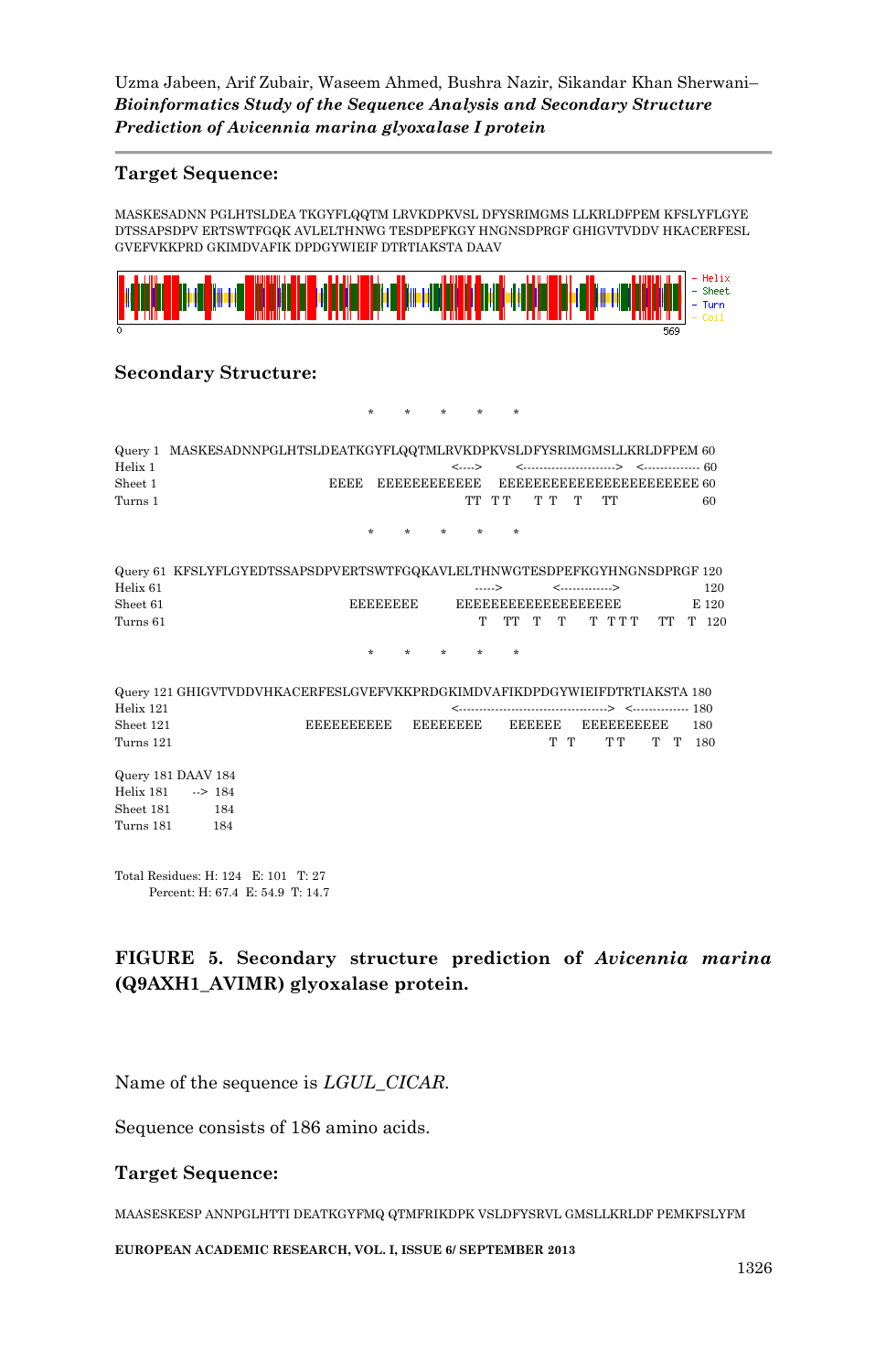GYEDTTEAPS NPVDRTVWTF AQKATIELTH NWGTESDPEF KGYHNGNSDP RGFGHIGITV DDTYKACERF QNLGVEFVKK PDDGKMKGIA FIKDPDGYWI ELFDRKTIGN VTEGNA



### **Secondary Structure:**

| Query 1 MAASESKESPANNPGLHTTIDEATKGYFMQQTMFRIKDPKVSLDFYSRVLGMSLLKRLDF 60<br>Helix 1 |   |       |                                 |             |                       |                     | <------> |            |                          |     |              |                         |           |     |
|------------------------------------------------------------------------------------|---|-------|---------------------------------|-------------|-----------------------|---------------------|----------|------------|--------------------------|-----|--------------|-------------------------|-----------|-----|
|                                                                                    |   |       |                                 |             |                       |                     |          |            |                          |     |              |                         |           |     |
| Sheet 1                                                                            |   |       |                                 | <b>EEEE</b> |                       | <b>EEEEBBBBEEBB</b> |          |            |                          |     |              | EEEEEEEEEEEEEEEEEEEE 60 |           |     |
| Turns 1                                                                            |   |       |                                 |             |                       |                     | T T TT   |            | TТ                       | T   | TT           |                         |           | 60  |
|                                                                                    |   |       |                                 |             |                       |                     |          |            |                          |     |              |                         |           |     |
| Query 61 PEMKFSLYFMGYEDTTEAPSNPVDRTVWTFAQKATIELTHNWGTESDPEFKGYHNGNSDP 120          |   |       |                                 |             |                       |                     |          |            |                          |     |              |                         |           |     |
| Helix <sub>61</sub>                                                                |   |       |                                 |             |                       |                     |          | ---------> |                          |     | <----------> |                         |           | 120 |
| Sheet 61                                                                           |   |       |                                 |             | <b>EEEEEEEEEEEEEE</b> |                     |          |            | <b>EEEEEEEEEEEEEEEEE</b> |     |              |                         |           | 120 |
| Turns 61                                                                           |   |       |                                 |             |                       |                     |          | T          | TT T                     | T   |              | ፐ ፐፐፐ                   | <b>TT</b> | 120 |
|                                                                                    |   |       |                                 |             |                       |                     |          |            |                          |     |              |                         |           |     |
|                                                                                    |   |       |                                 |             |                       |                     |          |            |                          |     |              |                         |           |     |
| Query 121 RGFGHIGITVDDTYKACERFQNLGVEFVKKPDDGKMKGIAFIKDPDGYWIELFDRKTIGN 180         |   |       |                                 |             |                       |                     |          |            |                          |     |              |                         |           |     |
| Helix 121                                                                          |   |       |                                 |             |                       |                     |          |            |                          |     |              | > <>                    |           | 180 |
| Sheet 121                                                                          |   |       | <b>EEEEEEEEEEEEEEEEEEEEEEEE</b> |             |                       |                     |          |            | <b>EEEEEE</b>            |     |              | EEEEEEEEEEEE 180        |           |     |
| Turns 121                                                                          |   |       |                                 |             |                       |                     | т        | T          |                          | ፐ ፐ |              | ፐ ፐ                     | TT        | 180 |
|                                                                                    |   |       |                                 |             |                       |                     |          |            |                          |     |              |                         |           |     |
| Query 181 VTEGNA 186                                                               |   |       |                                 |             |                       |                     |          |            |                          |     |              |                         |           |     |
| Helix 181                                                                          |   | 186   |                                 |             |                       |                     |          |            |                          |     |              |                         |           |     |
| Sheet 181                                                                          | E | 186   |                                 |             |                       |                     |          |            |                          |     |              |                         |           |     |
| Turns 181                                                                          |   | T 186 |                                 |             |                       |                     |          |            |                          |     |              |                         |           |     |
|                                                                                    |   |       |                                 |             |                       |                     |          |            |                          |     |              |                         |           |     |
|                                                                                    |   |       |                                 |             |                       |                     |          |            |                          |     |              |                         |           |     |
| Total Residues: H: 110 E: 115 T: 29                                                |   |       |                                 |             |                       |                     |          |            |                          |     |              |                         |           |     |

Percent: H: 59.1 E: 61.8 T: 15.6

## **FIGURE 6. Secondary structure prediction of salt sensitive plant** *Cicer arietinum* **(LGUL\_CICAR) glyoxalase protein.**

Name of the sequence is *LGUL\_SOYBN.* 

Sequence consists of 185 amino acids.

### **Target Sequence:**

MAAEPKESPS NNPGLHTTPD EATKGYIMQQ TMFRIKDPKV SLDFYSRVLG MSLLKRLDFP EMKFSLYFMG YENTAEAPSN PIDKVVWTFS QKATIELTHN WGTESDPEFK GYHNGNSEPR GFGHIGVTVD DTYKACERFQ NLGVEFVKKP EDGKMKGIAF IKDPDGYWIE IFDRKTIGNV TQTAA

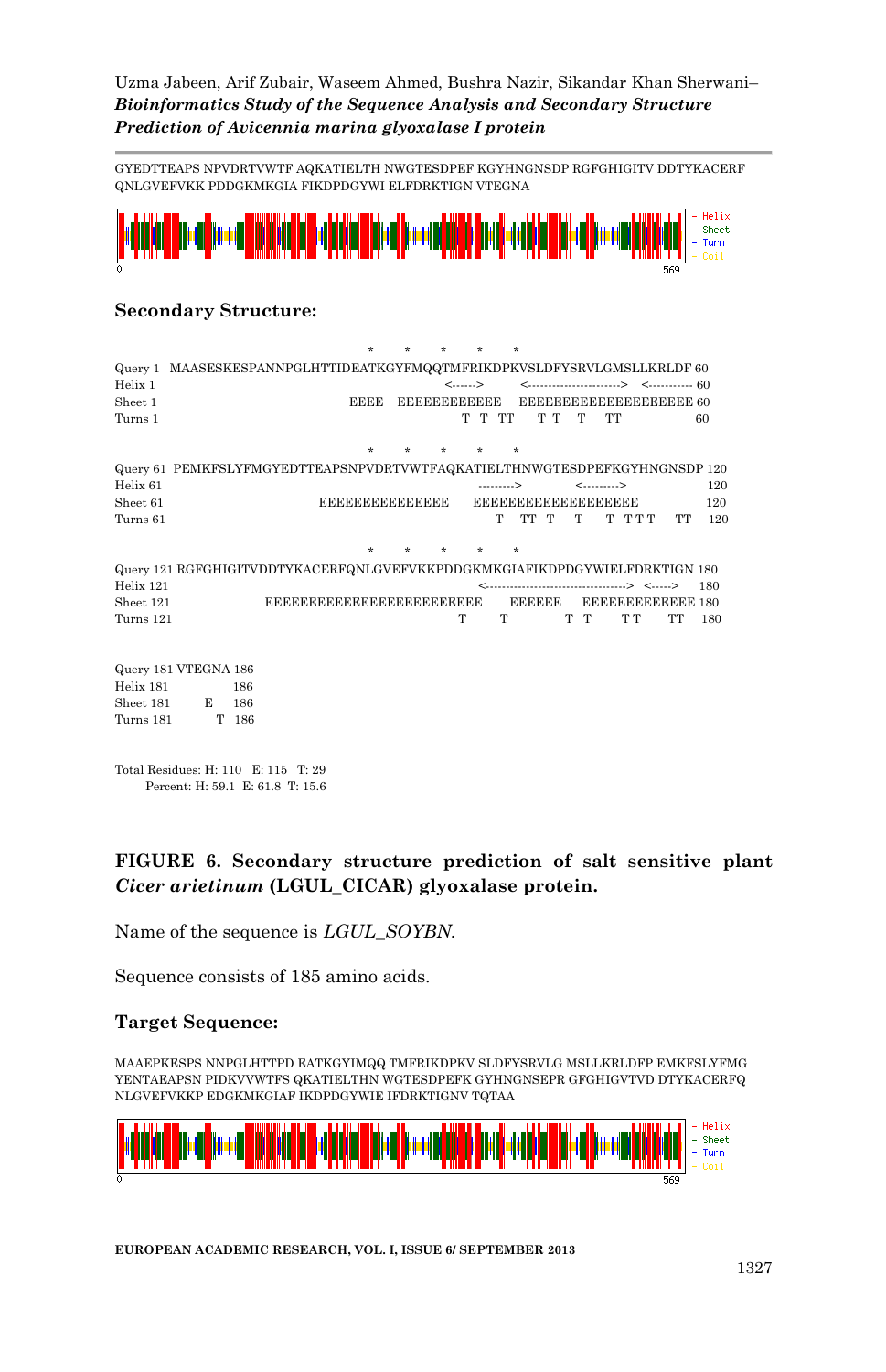#### **Secondary Structure:**

|                                                                                    | $\star$                          | ÷   | ÷ | ÷ |     |                                 |                    |                           |   |               |   |                 |       |                             |       |
|------------------------------------------------------------------------------------|----------------------------------|-----|---|---|-----|---------------------------------|--------------------|---------------------------|---|---------------|---|-----------------|-------|-----------------------------|-------|
| Query 1 MAAEPKESPSNNPGLHTTPDEATKGYIMQQTMFRIKDPKVSLDFYSRVLGMSLLKRLDFP 60<br>Helix 1 |                                  |     |   |   |     |                                 |                    | $\leftarrow$              |   |               |   |                 |       |                             |       |
| Sheet 1                                                                            |                                  |     |   |   | EEE |                                 | <b>EEEEEEEEEEE</b> |                           |   |               |   |                 |       | EEEEEEEEEEEEEEEEEEEE 60     |       |
| Turns 1                                                                            |                                  |     |   |   |     |                                 |                    | T                         | T | T             | T | T               | TT    |                             | 60    |
|                                                                                    |                                  |     |   |   |     |                                 |                    |                           |   |               |   |                 |       |                             |       |
|                                                                                    | $\star$                          |     |   |   |     |                                 |                    |                           |   |               |   |                 |       |                             |       |
| Query 61 EMKFSLYFMGYENTAEAPSNPIDKVVWTFSQKATIELTHNWGTESDPEFKGYHNGNSEPR 120          |                                  |     |   |   |     |                                 |                    |                           |   |               |   |                 |       |                             |       |
| Helix 61                                                                           |                                  |     |   |   |     |                                 |                    | --------> <>              |   |               |   | <-------------> |       |                             | 120   |
| Sheet <sub>61</sub>                                                                |                                  |     |   |   |     | <b>EEEEEEEEEE</b>               |                    | <b>EEEEEEEEEEEEEEEEEE</b> |   |               |   |                 |       |                             | 120   |
| Turns 61                                                                           |                                  |     |   |   |     |                                 |                    | Т                         |   | TT            | T |                 | ፐ ፐፐፐ | TT                          | T 120 |
|                                                                                    |                                  |     |   |   |     |                                 |                    |                           |   |               |   |                 |       |                             |       |
|                                                                                    | ÷                                |     |   |   |     |                                 |                    |                           |   |               |   |                 |       |                             |       |
| Query 121 GFGHIGVTVDDTYKACERFQNLGVEFVKKPEDGKMKGIAFIKDPDGYWIEIFDRKTIGNV 180         |                                  |     |   |   |     |                                 |                    |                           |   |               |   |                 |       |                             |       |
| Helix 121                                                                          |                                  |     |   |   |     |                                 |                    |                           |   |               |   |                 |       | --------> <------------ 180 |       |
| Sheet 121                                                                          |                                  |     |   |   |     | <b>EEEEEEEEEEEEEEEEEEEEEEEE</b> |                    |                           |   | <b>EEEEEE</b> |   |                 |       | EEEEEEEEEEEEE 180           |       |
| Turns 121                                                                          |                                  |     |   |   |     |                                 |                    |                           | т |               |   | ፐ ፐ             | ፐ ፐ   | TT                          | 180   |
|                                                                                    |                                  |     |   |   |     |                                 |                    |                           |   |               |   |                 |       |                             |       |
| Query 181 TQTAA 185                                                                |                                  |     |   |   |     |                                 |                    |                           |   |               |   |                 |       |                             |       |
| Helix 181                                                                          | $\implies$ 185                   |     |   |   |     |                                 |                    |                           |   |               |   |                 |       |                             |       |
| Sheet 181                                                                          | EE                               | 185 |   |   |     |                                 |                    |                           |   |               |   |                 |       |                             |       |
| Turns 181                                                                          |                                  | 185 |   |   |     |                                 |                    |                           |   |               |   |                 |       |                             |       |
| Total Residues: H: 120 E: 112 T: 25                                                |                                  |     |   |   |     |                                 |                    |                           |   |               |   |                 |       |                             |       |
|                                                                                    | Percent: H: 64.9 E: 60.5 T: 13.5 |     |   |   |     |                                 |                    |                           |   |               |   |                 |       |                             |       |

**FIGURE 7. Secondary structure prediction of salt sensitive plant** *Glycine max* **(LGUL\_SOYBN) glyoxalase protein.**

Name of the sequence is *LGUL\_SOLLC*

### *MASEAKESPANNPGLSTVRDEATKGYIMQQTMFRVKDPKASLDFYSRVLG MSLLKRLDFS.*

Sequence consists of 125 amino acids.

#### **Target Sequence:**

EMKFSLYFMG YEDTASAPSD PVERTAWTFS QKSTLELTHN WGTESDPNFT GYHNGNSEPR GFGHIGVTVD DVYKACERFE SLGVEFVKKP LDGKMKGIAF IKDPDGYWIE IFDTKIIKDA AGSAS



#### **Secondary Structure:**

|         |                                                                         |  | .                |                 |     |
|---------|-------------------------------------------------------------------------|--|------------------|-----------------|-----|
|         | Query 1 EMKFSLYFMGYEDTASAPSDPVERTAWTFSQKSTLELTHNWGTESDPNFTGYHNGNSEPR 60 |  |                  |                 |     |
| Helix 1 |                                                                         |  |                  | <>           <> | 60. |
| Sheet 1 |                                                                         |  | <b>BRERBBERG</b> | EEEEEE EEEEE    | 60  |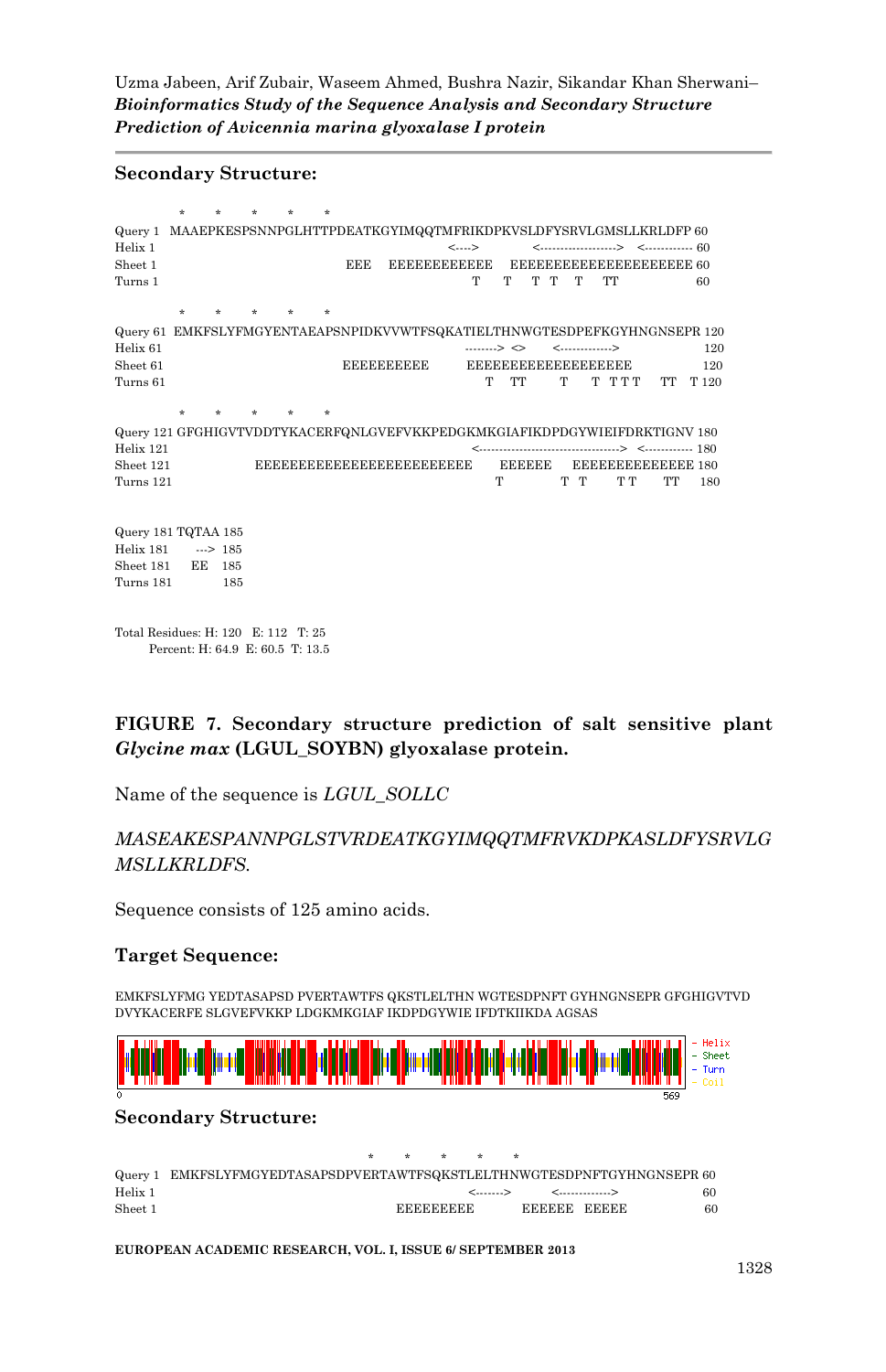| Turns 1                                                               |   |                   |  |                                                                  |   |                  |  | т | TT T         |  | TTT | T TTT             | TТ | T 60  |
|-----------------------------------------------------------------------|---|-------------------|--|------------------------------------------------------------------|---|------------------|--|---|--------------|--|-----|-------------------|----|-------|
|                                                                       |   |                   |  |                                                                  | ÷ |                  |  | ÷ | $\star$      |  |     |                   |    |       |
| Query 61                                                              |   |                   |  | GFGHIGVTVDDVYKACERFESLGVEFVKKPLDGKMKGIAFIKDPDGYWIEIFDTKIIKDA 120 |   |                  |  |   |              |  |     |                   |    |       |
| Helix <sub>61</sub>                                                   |   |                   |  |                                                                  |   |                  |  |   |              |  |     |                   |    |       |
| Sheet 61                                                              |   |                   |  |                                                                  |   | <b>EEEEEEEEE</b> |  |   | <b>EEEEE</b> |  |     | <b>EEEEEEEEEE</b> |    | 120   |
| Turns 61                                                              |   |                   |  |                                                                  |   |                  |  |   |              |  | T T | ፐ ፐ               | т  | T 120 |
| Query 121 AGSAS 125<br>Helix 121<br>Sheet 121<br>Turns 121            | > | 125<br>125<br>125 |  |                                                                  |   |                  |  |   |              |  |     |                   |    |       |
| Total Residues: H: 77 E: 44 T: 20<br>Percent: H: 61.6 E: 35.2 T: 16.0 |   |                   |  |                                                                  |   |                  |  |   |              |  |     |                   |    |       |

### **FIGURE 8. Secondary structure prediction of salt tolerant plant** *Solanum lycopersicum* **(LGUL\_SOLLC) glyoxalase protein.**

Name of the sequence is *LGUL\_BRAJU MASEAKESPANNPGLSTVRDEATKGYIMQQTMFRVKDPKASLDFYSRVLG MSLLKRLDFS.*

Sequence consists of 125 amino acids.

#### **Target Sequence:**

EMKFSLYFLG YEDTSTAPTD PTERTVWTFG RPATIELTHN WGTESDPEFK GYHNGNSEPR GFGHIGVTVD DVHKACERFE QLGVEFVKKP HDGKMKNIAF IKDPDGYWIE IFDLKTIGTT AGNAA



#### **Secondary Structure:**

|                     |                                                                           |              | ÷ |                  |                 | ÷              |   |              |                  |    |       |
|---------------------|---------------------------------------------------------------------------|--------------|---|------------------|-----------------|----------------|---|--------------|------------------|----|-------|
| Query 1             | EMKFSLYFLGYEDTSTAPTDPTERTVWTFGRPATIELTHNWGTESDPEFKGYHNGNSEPR 60           |              |   |                  |                 |                |   |              |                  |    |       |
| Helix 1             |                                                                           |              |   |                  | <------>        |                |   | ◇            |                  |    | 60    |
| Sheet 1             |                                                                           |              |   | <b>EEEEEEEEE</b> |                 | <b>EDEDBEE</b> |   | <b>EEEEE</b> |                  |    | 60    |
| Turns 1             |                                                                           |              |   |                  | т               | т              | T |              | ፐ ፐፐፐ            | TТ | T 60  |
|                     |                                                                           | ÷            | ÷ | ÷                | ÷               | $\star$        |   |              |                  |    |       |
|                     | Query 61 GFGHIGVTVDDVHKACERFEQLGVEFVKKPHDGKMKNIAFIKDPDGYWIEIFDLKTIGTT 120 |              |   |                  |                 |                |   |              |                  |    |       |
| Helix 61            |                                                                           |              |   |                  |                 |                |   |              |                  |    | - 120 |
| Sheet <sub>61</sub> |                                                                           | <b>EEEEE</b> |   |                  | <b>EEEEEEEE</b> |                |   |              | EEEEEEEEEEEE 120 |    |       |
| Turns 61            |                                                                           |              |   |                  |                 |                |   | ፐ ፐ          | ጥጥ               |    | 120   |
|                     | Query 121 AGNAA 125                                                       |              |   |                  |                 |                |   |              |                  |    |       |
| Helix 121           | 125                                                                       |              |   |                  |                 |                |   |              |                  |    |       |

| Helix 121 | 125 |
|-----------|-----|
| Sheet 121 | 125 |
| Turns 121 | 125 |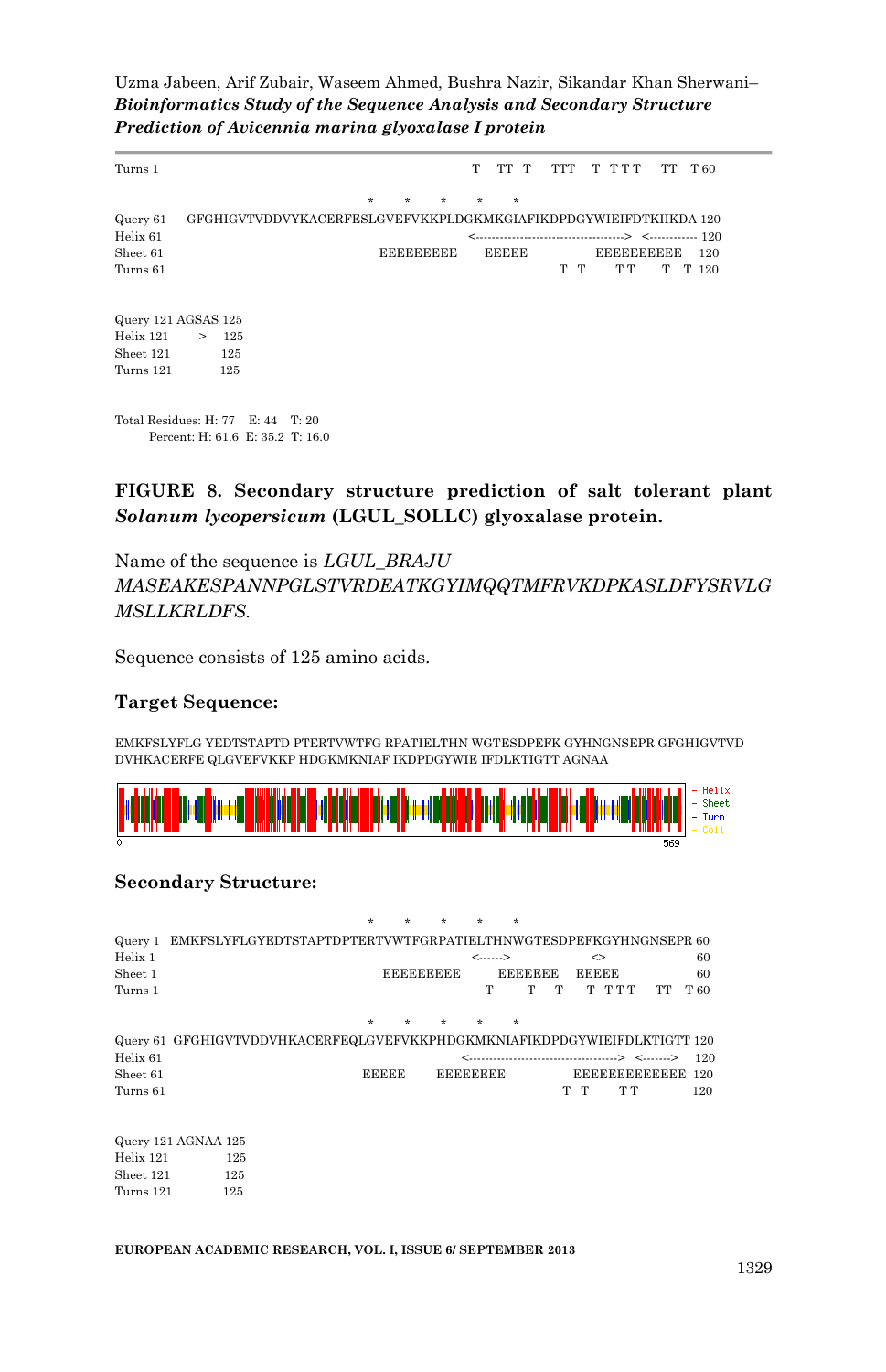Total Residues: H: 58 E: 47 T: 14 Percent: H: 46.4 E: 37.6 T: 11.2

## **FIGURE 9. Secondary structure prediction of salt tolerant plant** *Brassica juncea* **(LGUL\_BRAJU) glyoxalase protein.**

Name of the sequence is *LGUL\_ARATH MASEAKESPANNPGLSTVRDEATKGYIMQQTMFRVKDPKASLDFYSRVLG MSLLKRLDFS.*

Sequence consists of 125 amino acids.

#### **Target Sequence:**

EMKFSLYFLG YEDTTTAPTD PTERTVWTFG QPATIELTHN WGTESDPEFK GYHNGNSEPR GFGHIGVTVD DVHKACERFE ELGVEFAKKP NDGKMKNIAF IKDPDGYWIE IFDLKTIGTT TVNAA



#### **Secondary Structure:**

|                                                                           |         |     |   | ÷ | ÷                    | ÷ |             | ÷               |      |                      |    |                   |
|---------------------------------------------------------------------------|---------|-----|---|---|----------------------|---|-------------|-----------------|------|----------------------|----|-------------------|
| Query 1 EMKFSLYFLGYEDTTTAPTDPTERTVWTFGQPATIELTHNWGTESDPEFKGYHNGNSEPR 60   |         |     |   |   |                      |   |             |                 |      |                      |    |                   |
| Helix 1                                                                   |         |     |   |   |                      |   | $\langle$ > |                 |      | <>                   |    | 60                |
| Sheet 1                                                                   |         |     |   |   | <b>EEEEEEEEEEEEE</b> |   |             | EEEEEEEEE EEEEE |      |                      |    | 60                |
| Turns 1                                                                   |         |     |   |   |                      |   | Т           | т               | т    | T TTT                | TT | T 60              |
|                                                                           | $\star$ |     | ÷ |   |                      |   |             |                 |      |                      |    |                   |
| Query 61 GFGHIGVTVDDVHKACERFEELGVEFAKKPNDGKMKNIAFIKDPDGYWIEIFDLKTIGTT 120 |         |     |   |   |                      |   |             |                 |      |                      |    |                   |
| Helix <sub>61</sub>                                                       |         |     |   |   |                      |   |             | <>              |      | <--------> <-------> |    | 120               |
| Sheet 61                                                                  |         |     |   |   | <b>EEEEE</b>         |   |             |                 |      |                      |    | EEEEEEEEEEEEE 120 |
| Turns 61                                                                  |         |     |   |   |                      |   |             |                 | TT T | ፐ ፐ                  |    | 120               |
|                                                                           |         |     |   |   |                      |   |             |                 |      |                      |    |                   |
| Query 121 TVNAA 125                                                       |         |     |   |   |                      |   |             |                 |      |                      |    |                   |
| Helix 121                                                                 |         | 125 |   |   |                      |   |             |                 |      |                      |    |                   |
| Sheet 121 EE                                                              |         | 125 |   |   |                      |   |             |                 |      |                      |    |                   |
| Turns 121                                                                 |         | 125 |   |   |                      |   |             |                 |      |                      |    |                   |
| Total Residues: H: 62 E: 49 T: 15                                         |         |     |   |   |                      |   |             |                 |      |                      |    |                   |

Percent: H: 49.6 E: 39.2 T: 12.0

**FIGURE 10. Secondary structure prediction of salt tolerant plant** *Arabidopsis thaliana* **(LGUL\_ARATH) glyoxalase protein.**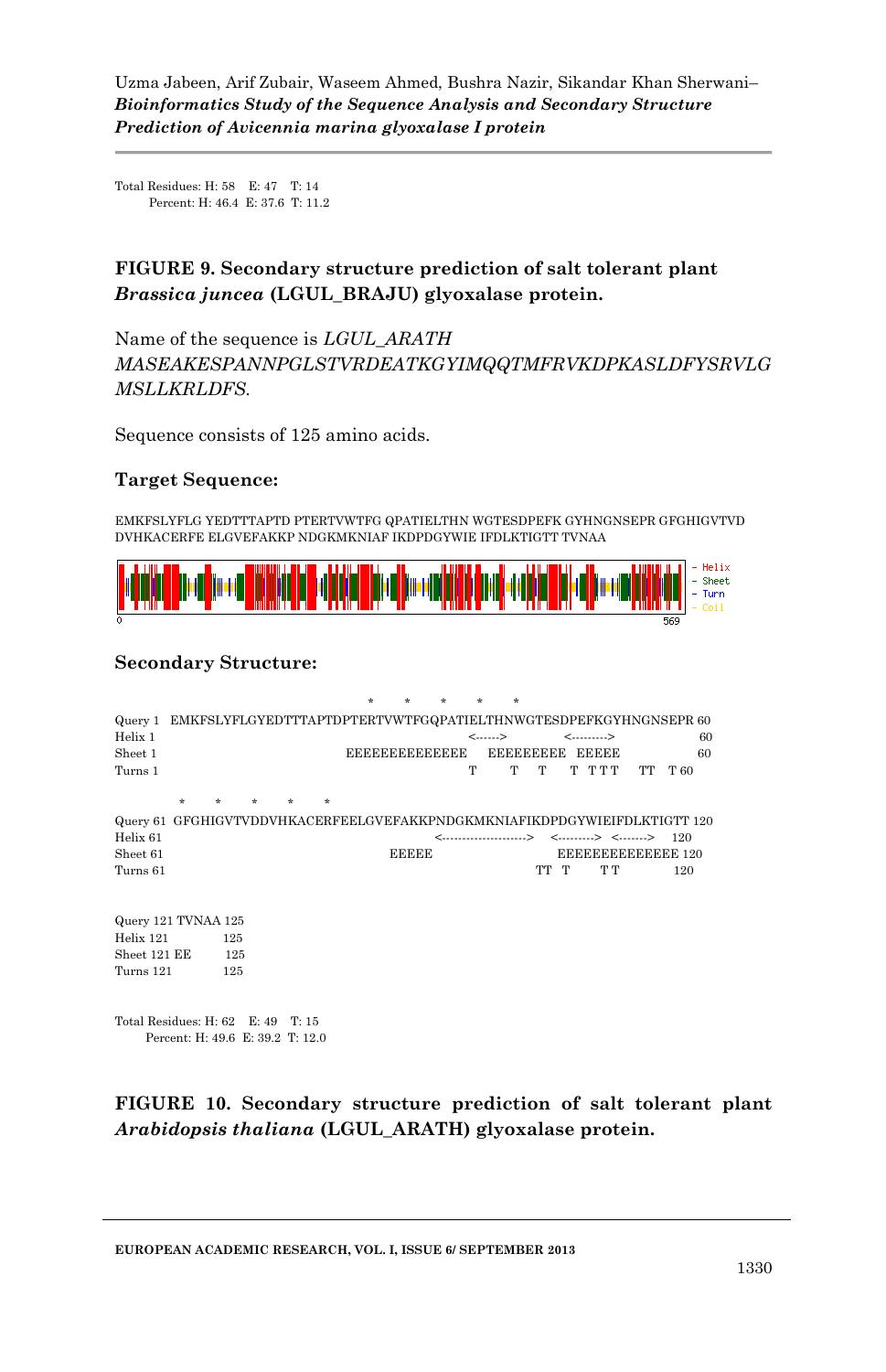**Table 1: Percentage of amino acids sequence forming secondary structure in Chou-Fasman Secondary Structure Prediction (CFSSP) Server.**

| S.NO.          | Name of species                      | Number of<br>amino acid | $\alpha$ -<br>helix<br>(H)<br>$(\%)$ | $\beta$ -<br>sheet<br>$(E)$ $(\%)$ | Turns<br>$(T)$ $(\%)$ |
|----------------|--------------------------------------|-------------------------|--------------------------------------|------------------------------------|-----------------------|
| $\mathbf{1}$   | Avicennia marina<br>(Q9AXH1_AVIMR)   | 184                     | 67.4                                 | 54.9                               | 14.7                  |
| $\overline{2}$ | Cicer arietinum<br>(LGUL_CICAR)      | 186                     | 59.1                                 | 61.8                               | 15.6                  |
| 3              | Glycine max<br>(LGUL_SOYBN)          | 185                     | 64.9                                 | 60.5                               | 13.5                  |
| $\overline{4}$ | Solanum lycopersicum<br>(LGUL_SOLLC) | 125                     | 61.6                                 | 35.2                               | 16.0                  |
| 5              | Brassica juncea<br>(LGUL_BRAJU)      | 125                     | 46.4                                 | 37.6                               | 11.2                  |
| 6              | Arabidopsis thaliana<br>(LGUL ARATH) | 125                     | 49.6                                 | 39.2                               | 12.0                  |

## **BIBLIOGRAPHY:**

Altschul S.F, Bundschuh R, Olsen R, Hwa T. 2001. "The estimation of statistical parameters for local alignment score distributions." *Nucleic Acids Research*. 29(2):351–361. doi: 10.1093/nar/29.2.351.

Bairoch A, Apweiler R, Wu CH, Barker WC, Boeckmann B, Ferro S, Gasteiger E, Huang H, Lopez R, Magrane M, Martin MJ, Natale DA, O'Donovan C, Redaschi N, Yeh LS. 2005. "The Universal Protein Resource (UniProt)." *Nucleic Acids Res* 33: D<sub>154-9</sub>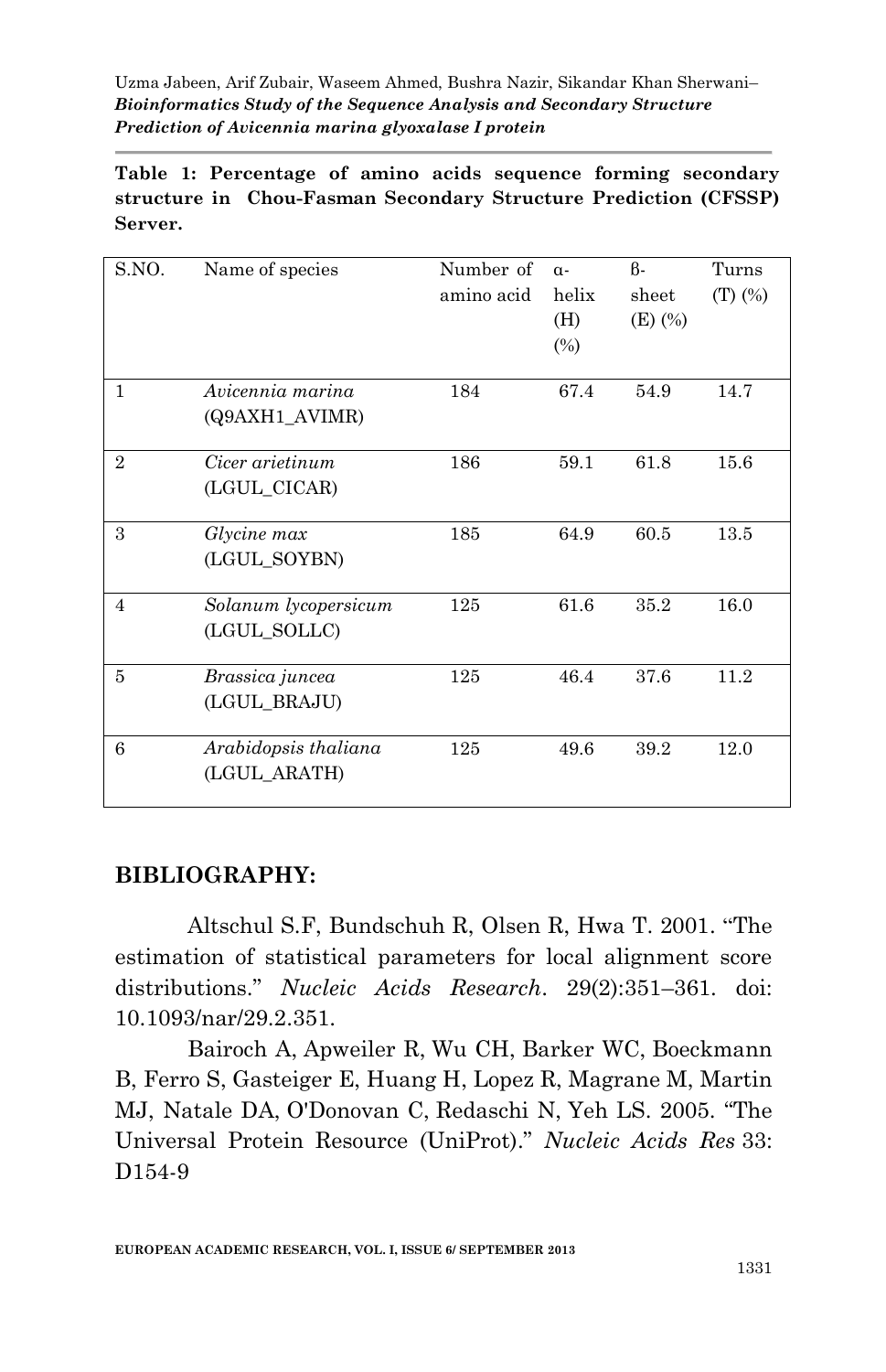Bezona N, Hensley D , Yogi J, Tavares J, Rauch F, Iwata R, Kellison M and Wong M. 2001. "Salt and wind tolerance of landscape plants for Hawaii." *Cooperative extension service CTAHR.* 

Espartero J, Sanchez-Aguayo I, Pardo J.M. 1995. "Molecular characterization of glyoxalase I from a higher plant; up-regulation by stress." *Plant Molecular Biology* 29:1223– 1233.

Felsenstein J. 1989. "PHYLIP - Phylogeny Inference Package (Version 3.67)" *Cladistics* 5: 164-6.

Gasteiger E, Hoogland C, Gattiker A, Duvaud S, Wilkins MR, Appel RD, Bairoch A. 2005. "Protein Identification and Analysis Tools on the ExPASy Server." In The Proteomics Protocols Handbook, edited by John M. Walker. Humana Press: 571-607.

Hang Chen, Fei Gu, and Zhengge Huang. 2006. "Improved Chou-Fasman method for protein secondary structure prediction." *BMC Bioinformatics*. 7(Suppl 4): S14.

Howe K, Bateman A, Durbin R. 2002. "QuickTree: building huge Neighbour-Joining trees of protein sequences." *Bioinformatics* 18:1546-7.

Mannervik B. 2008. "Molecular enzymology of the glyoxalase system." *Drug Metabol. Drug Interact*. 23: 13–27.

Martins A.M, Mendes P, Cardeiro C, Freire A.P. 2001. "*In situ* kinetic analysis of glyoxalase I and glyoxalase II in *Saccharomyces cerevisiae*." *European Journal of Biochemistry* 268:3930–3936.

Paulus C*,* Knollner B*,* Jacobson H. 1993*.* "Physiological and biochemical characterization of glyoxalase I, a general marker for cell proliferation, from a soybean cell suspension." *Planta* 189: 561-566*.* 

Prashant V, Thakare, Uddhav S, Chaudhari, Madura S, Makhe, Vishal P, Deshmukh and Renuka R, Kurtkoti. 2010. "Secondary structure prediction and phylogenetic analysis of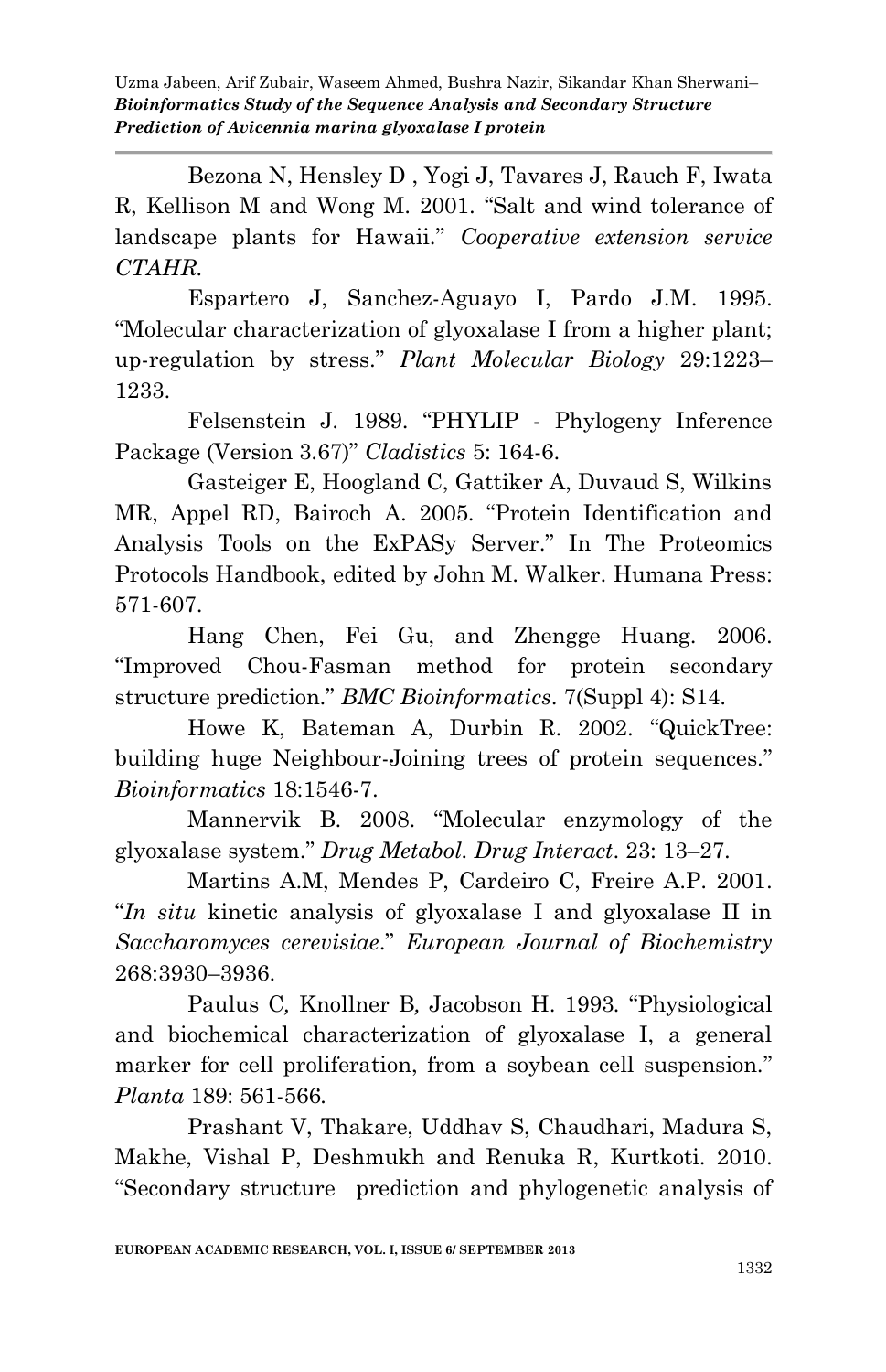salt tolerant proteins." *Global Journal of Molecular Sciences* 5 (1): 30-36.

Singla-Pareek S.L, Reddy M.K, Sopory S.K (2003). Genetic engineering of the glyoxalase pathway in tobacco leads to enhanced salinity tolerance. Proceedings of the National Academy of Sciences, USA. 100:12672–14677.

Skipsey M., Andrews C.J., Townson J.K., Jepson I., Edwards R. 2000. "Cloning and characterization of glyoxalase I from soybean." *Arch. Biochem. Biophys.* 374:261- 268.

Theologis A, Ecker J.R, Palm C.J, Federspiel N.A, Kaul S, White O, Alonso J, Altafi H, Araujo R, Bowman C.L, Brooks S.Y, Buehler E, Chan A, Chao Q, Chen H, Cheuk R.F, Chin C.W, Chung M.K. Davis R.W. 2000. "Sequence and analysis of chromosome 1 of the plant Arabidopsis thaliana." *Nature* 408:816-820.

Thompson J.D, Gibson T.J, Plewniak F, Jeanmougin F, Higgins D.G.1997. "The CLUSTAL\_X windows interface: Flexible strategies for multiple sequence alignment aided by quality analysis tools." *Nucleic Acids Res.* 25:4876–82.

Thornalley P.J. 1990. "The glyoxalase system: new developments towards functional characterization of a metabolic pathway fundamental to biological life." *Biochem. J.* 269: 1–11.

Thornalley P.J. 2003. "Glyoxalase I-structure, function and a critical role in the enzymatic defence against glycation." *Biochemical Society Transactions* 31:1343–1348.

Thornalley P.J. 1993. "The glyoxalase system in health and disease." *Mol. Aspects Med.* 14: 287–371. doi: 10.1016/0098- 2997(93)90002-U.

Veena R.S.V, Sopory S.K. 1999. "Glyoxalase 1 from *Brassica juncea*: molecular cloning and its overexpression confer tolerance in transgenic tobacco under stress." *The Plant Journal* 17:385–395.